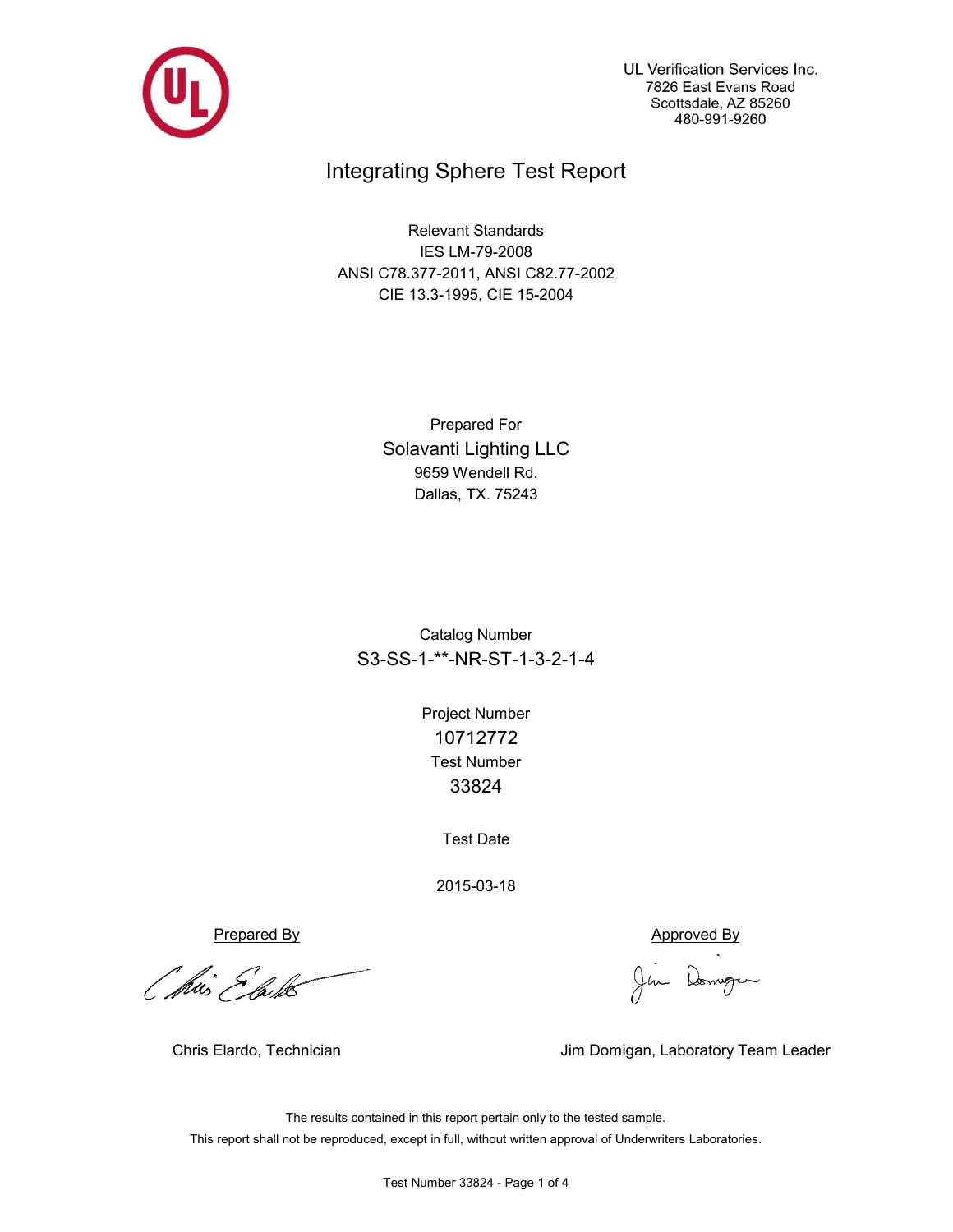

UL Verification Services Inc. 7826 East Evans Road Scottsdale, AZ 85260 480-991-9260

Catalog Number: S3-SS-1-\*\*-NR-ST-1-3-2-1-4<br>Lamp: 42 LEDs Lamp: 42 LEDs<br>Ballast/Driver: 0ne ACL

Luminaire Description: Medium output standard dist. Stainless steel housing, plastic textured lens One ACLED AC-A100VD24H4.1 LED Driver



|                      | Summary of Results                                                        |                   | Test Conditions |  |  |  |  |  |  |
|----------------------|---------------------------------------------------------------------------|-------------------|-----------------|--|--|--|--|--|--|
| Radiant Flux:        | 875.0 mW                                                                  | Test Temperature: | 25.8 $°C$       |  |  |  |  |  |  |
| Luminous Flux:       | 282.0 Lumens                                                              | Voltage:          | 120.0 VAC       |  |  |  |  |  |  |
| Luminaire Efficacy:  | 19.7 Lumens/Watt                                                          | Current:          | 0.1230A         |  |  |  |  |  |  |
| CCT:                 | 4208 K                                                                    | Power:            | 14.31 W         |  |  |  |  |  |  |
| CRI (Ra):            | 72.1                                                                      | Power Factor:     | 0.968           |  |  |  |  |  |  |
| Chromaticity (x):    | 0.3699                                                                    | Frequency:        | 60 Hz           |  |  |  |  |  |  |
| Chromaticity $(v)$ : | 0.3635                                                                    | Current THD:      | 12.4%           |  |  |  |  |  |  |
| Chromaticity (u):    | 0.2234                                                                    |                   |                 |  |  |  |  |  |  |
| Chromaticity (v):    | 0.3294                                                                    |                   |                 |  |  |  |  |  |  |
| Duv:                 | $-0.0034$                                                                 |                   |                 |  |  |  |  |  |  |
| S/P Ratio:           | 1.56                                                                      |                   |                 |  |  |  |  |  |  |
|                      | The S/D Patio is only applicable to low light level environments. Caution |                   |                 |  |  |  |  |  |  |

The S/P Ratio is only applicable to low-light-level environments. Caution should be used when applying this factor.

Testing was performed in a 2-meter integrating sphere using the 4π geometry method. Absorption correction was employed for this measurement.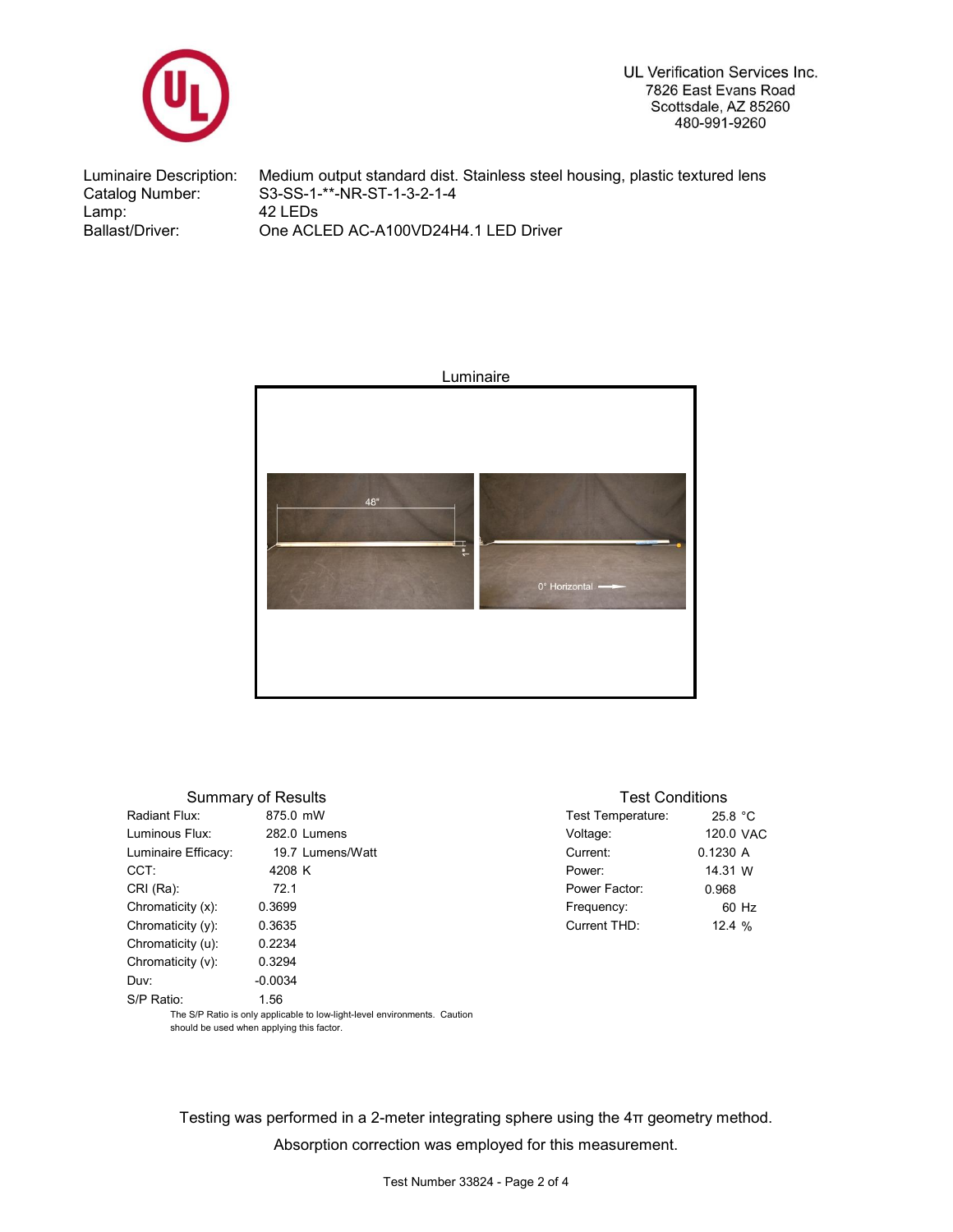

UL Verification Services Inc. 7826 East Evans Road Scottsdale, AZ 85260 480-991-9260

| <b>Chromaticity Coordinates</b> |  |
|---------------------------------|--|
|---------------------------------|--|

|                          | ---------------<br>_ _ _ _ . _ |        |        |        |        |           |  |  |  |  |  |  |  |  |
|--------------------------|--------------------------------|--------|--------|--------|--------|-----------|--|--|--|--|--|--|--|--|
| $\overline{\phantom{a}}$ |                                |        |        |        |        | Duv       |  |  |  |  |  |  |  |  |
| 0.3699                   | J.3635                         | 0.2234 | 0.3294 | 0.2234 | 0.4940 | $-0.0034$ |  |  |  |  |  |  |  |  |

| <b>Color Rendering Index Detail</b> |  |
|-------------------------------------|--|
|-------------------------------------|--|

| (CRI)<br>Ra    | D <sub>4</sub><br>R I | פח<br>৲∼ | D <sub>0</sub><br>- 1 | R4<br>$-$ | R <sub>5</sub> | R <sub>6</sub> | n,<br>$\lambda$ | R <sub>8</sub> | R <sub>9</sub> | <b>R10</b> | R1   | D4Q  | $\Gamma$ 40 | D <sub>4</sub> |
|----------------|-----------------------|----------|-----------------------|-----------|----------------|----------------|-----------------|----------------|----------------|------------|------|------|-------------|----------------|
| 70.4<br>$\sim$ | 69.8                  | 78.8     | റെ<br>. OZ.           | 69.3      | 68.            | 66.8           | 82.6            | 58.9           | 13.0<br>- 1    | 46. .      | 60.8 | 36.8 | 74          | 89.3           |